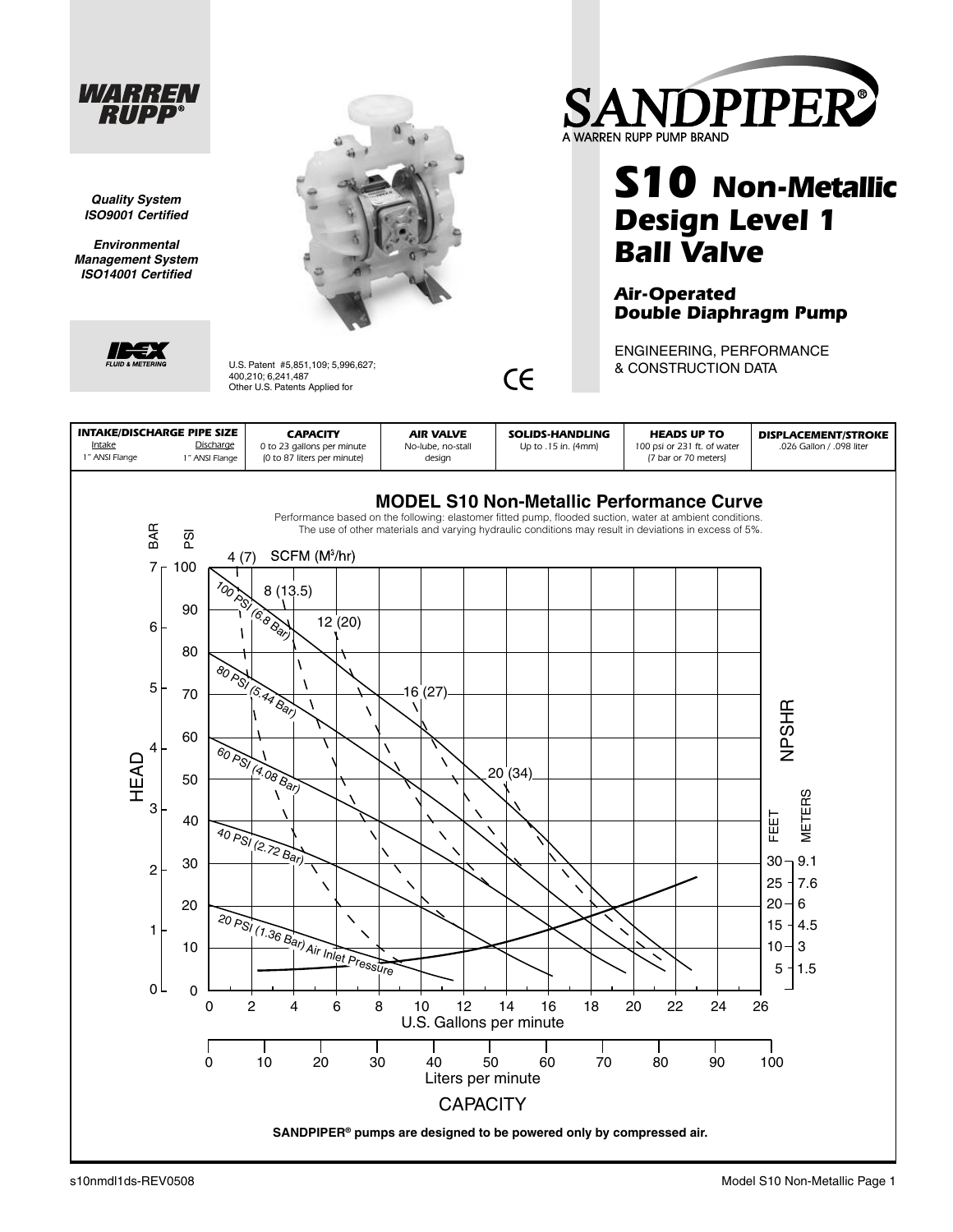# **Explanation of Pump Nomenclature**

## **S10 Non-Metallic · Design Level 1· Ball Valve**

| Type                                              | Pump<br><b>Brand</b>                                                                                                                                                                                                               | Pump<br><b>Size</b> | Check<br>Valve<br>Type                                | Design<br>Level | Wetted<br><b>Material</b> | Diaphragm/<br><b>Check Valve</b><br>Options | <b>Check</b><br>Valve<br>Seat                                                     | Non-Wetted<br><b>Material</b><br>Options | Porting<br>Options | Pump<br>Style | Pump<br><b>Options</b> | Kit<br>Options | Shipping<br>Weight<br>lbs (kg) |
|---------------------------------------------------|------------------------------------------------------------------------------------------------------------------------------------------------------------------------------------------------------------------------------------|---------------------|-------------------------------------------------------|-----------------|---------------------------|---------------------------------------------|-----------------------------------------------------------------------------------|------------------------------------------|--------------------|---------------|------------------------|----------------|--------------------------------|
| S10B1P1PPAS000.                                   | S                                                                                                                                                                                                                                  | 10                  | в                                                     |                 | P                         |                                             | P                                                                                 | P                                        | A                  | S             | 0                      | 00.            | 19(9)                          |
| S10B1P2PPAS000.                                   | S                                                                                                                                                                                                                                  | 10                  | в                                                     |                 | P                         | 2                                           | P                                                                                 | P                                        | A                  | S             | $\Omega$               | 00.            | 19(9)                          |
| S10B1K1KPAS000.                                   | S                                                                                                                                                                                                                                  | 10                  | в                                                     |                 | K                         |                                             | K                                                                                 | Þ                                        | A                  | S             | $\Omega$               | 00.            | 23(10)                         |
| S10B1K2KPAS000.                                   | S                                                                                                                                                                                                                                  | 10                  | в                                                     |                 | K                         | 2                                           | ĸ                                                                                 | P                                        | A                  | S             | $\Omega$               | 00.            | 23(10)                         |
| S10B1N1NPAS000.                                   | S                                                                                                                                                                                                                                  | 10                  | В                                                     |                 | N                         |                                             | N                                                                                 | P                                        | A                  | S             | $\mathbf 0$            | 00.            | 20(9)                          |
| S10B1N2NPAS000.                                   | S                                                                                                                                                                                                                                  | 10                  | В                                                     |                 | N                         | 2                                           | N                                                                                 | P                                        | A                  | S             | $\Omega$               | 00.            | 20(9)                          |
| <b>Pump Brand</b><br>$S =$ SandPIPER <sup>®</sup> |                                                                                                                                                                                                                                    |                     | <b>Check Valve Seat</b><br>$K = PVDF$<br>$N = N$ ylon |                 |                           |                                             | <b>Kit Options</b><br>$00 = \text{None}$<br>P0.= 10-30VDC Pulse Output Kit        |                                          |                    |               |                        |                |                                |
| <b>Pump Size</b><br>$10 = 1"$                     |                                                                                                                                                                                                                                    |                     | $P =$ Polypropylene                                   |                 |                           |                                             | P1.= Intrinsically-Safe 5-30VDC,110/120VAC, 220/240VAC<br><b>Pulse Output Kit</b> |                                          |                    |               |                        |                |                                |
| <b>Check Valve Type</b><br>$B = Ball$             | P2.= 110/120 or 220/240VAC Pulse Output Kit<br><b>Non-Wetted Material Options</b><br>E0.= Solenoid Kit w/24VDC Coil<br>$P = Polyprop$ ylene<br>I= Polypropylene with PTFE Hardware<br>E1.= Solenoid Kit 24VDC Explosion-Proof Coil |                     |                                                       |                 |                           |                                             |                                                                                   |                                          |                    |               |                        |                |                                |

#### **Design Level**

1= Design Level 1

#### **Wetted Material**

K= PVDF N= Nylon P= Polypropylene

#### **Diaphragm/Check Valve Materials**

- 1= Santoprene/Santoprene
- 2= Virgin PTFE-Santoprene Backup/Virgin PTFE

7= Santoprene/Nitrile

8= Virgin PTFE-Santoprene Backup/FKM

Z= One-Piece Bonded/PTFE

**Porting Options** A= ANSI Flange

#### **Pump Style** S= Standard

#### **Pump Options**

- 0= None 1= Sound Dampening Muffler
- 2= Mesh Muffler
- 6= Metal Muffler
- E2.= Solenoid Kit w/24VAC/12VDC Coil
- E3.= Solenoid Kit w/12VDC Explosion-Proof Coil
- E4.= Solenoid Kit w/110VAC Coil
- E5.= Solenoid Kit w/110VAC 60 Hz Explosion-Proof Coil
- E6.= Solenoid Kit w/220VAC Coil
- E7.= Solenoid Kit w/220VAC 60 Hz Explosion-Proof Coil
- E8.= Solenoid Kit w/110VAC 50 Hz Explosion-Proof Coil
- E9.= Solenoid Kit w/230VAC 50 Hz Explosion-Proof Coil
- SP= Stroke Indicator Pins

# **CAUTION!** *Operating temperature limitations are as follows:*

|                                                                                                                                                                                                                                                                                                                           | <b>Operating Temperatures</b>      |                                     |                                                                           |  |
|---------------------------------------------------------------------------------------------------------------------------------------------------------------------------------------------------------------------------------------------------------------------------------------------------------------------------|------------------------------------|-------------------------------------|---------------------------------------------------------------------------|--|
| <b>Materials</b>                                                                                                                                                                                                                                                                                                          | Maximum*                           | Minimum*                            | Optimum**                                                                 |  |
| <b>Santoprene<sup>®</sup>:</b> Injection molded thermoplastic elastomer with no fabric layer. Long<br>mechanical flex life. Excellent abrasion resistance.                                                                                                                                                                | $275^{\circ}$ F<br>$135^{\circ}$ C | $-40^{\circ}$ F<br>$-40^{\circ}$ C  | 50°F to 212°F<br>10°C to 100°C                                            |  |
| PTFE: Chemically inert, virtually impervious. Very few chemicals<br>are known to react chemically with PTFE: molten alkali metals, turbulent liquid or<br>gaseous fluorine and a few fluoro-chemicals such as chlorine trifluoride or oxygen<br>difluoride which readily liberate free fluorine at elevated temperatures. | $220^\circ F$<br>$104^{\circ}$ C   | $-35^{\circ}$ F<br>$-37^{\circ}$ C  | 50°F to 212°F<br>10°C to 100°C                                            |  |
| PVDF:                                                                                                                                                                                                                                                                                                                     | $250^{\circ}$ F<br>$121^{\circ}$ C | $O^{\circ}F$<br>$-18^{\circ}$ C     |                                                                           |  |
| Polypropylene:                                                                                                                                                                                                                                                                                                            | $180^\circ F$<br>$82^{\circ}$ C    | $32^{\circ}F$<br>$0^{\circ}$ C      |                                                                           |  |
| Polyutethane:                                                                                                                                                                                                                                                                                                             | $210^{\circ}F$<br>$99^{\circ}$ C   | $-40^{\circ}$ F<br>-40 $^{\circ}$ C | -40 $\degree$ F to 210 $\degree$ F<br>-40 $^{\circ}$ C to 99 $^{\circ}$ C |  |
| Nylon:                                                                                                                                                                                                                                                                                                                    | $180^{\circ}$ F<br>$82^{\circ}$ C  | $32^{\circ}F$<br>$0^{\circ}$ C      |                                                                           |  |
| <b>FKM (Fluorocarbon):</b> Shows good resistance to a wide range of oils and solvents;<br>especially all aliphatic, aromatic and halogenated hydrocarbons, acids, animal and<br>vegetable oils. Hot water or hot aqueous solutions (over 70°F) will attack FKM.                                                           | 350°F<br>$177^{\circ}$ C           | $-40^{\circ}$ F<br>-40 $^{\circ}$ C |                                                                           |  |

For specific applications, always consult "Chemical Resistance Chart" Technical Bulletin

\*Definite reduction in service life.

\*\*Minimal reduction in service life at ends of range.

٦